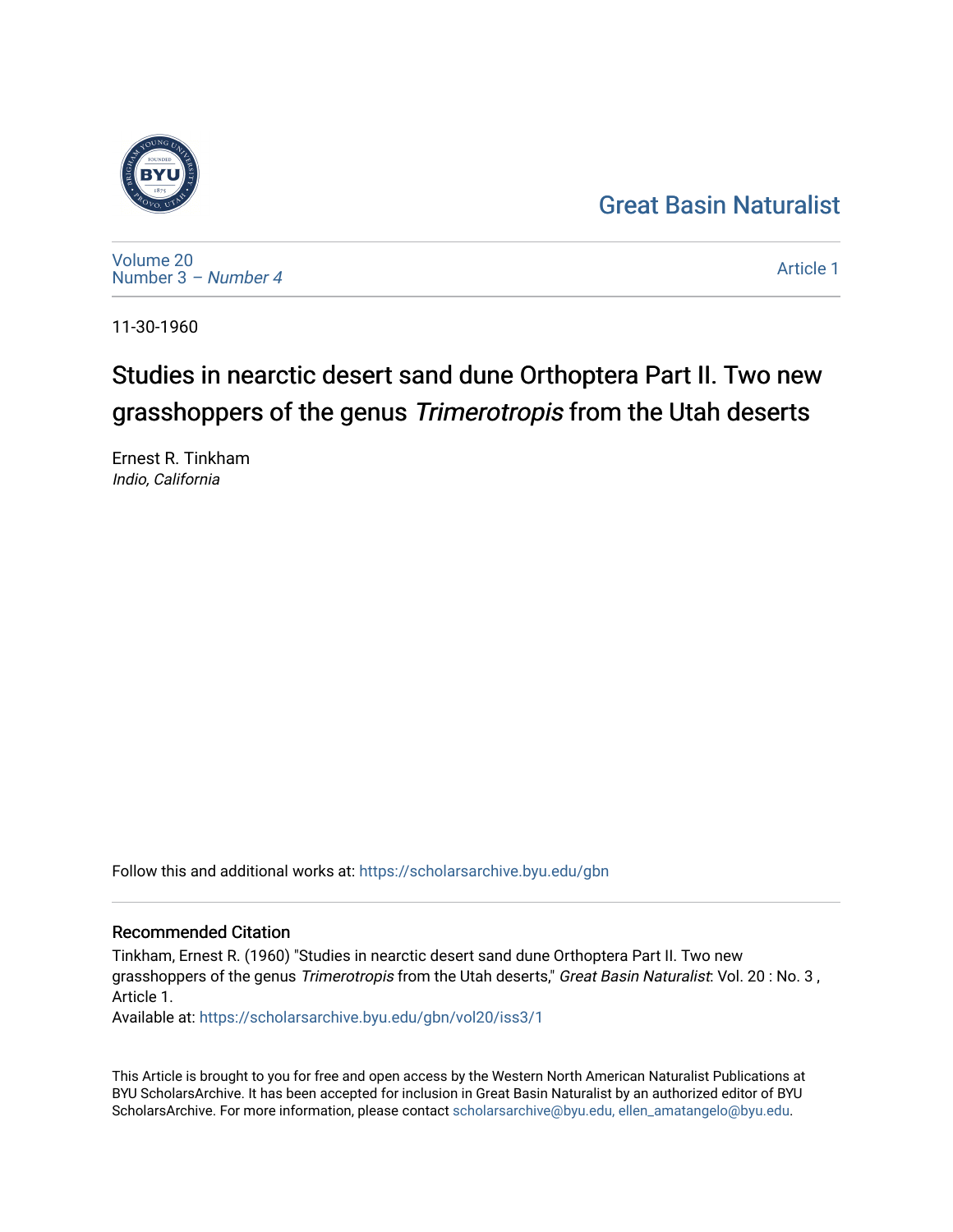# The Great Basin Naturalist

PUBLISHED AT PROVO, UTAH BY BRIGHAM YOUNG UNIVERSITY

VOLUME XX November 30, 1960 Nos.  $3 \& 4$ 

#### STUDIES IN NEARCTIC DESERT SAND DUNE ORTHOPTERA PART II. TWO NEW GRASSHOPPERS OF THE GENUS TRIMEROTROPIS FROM THE UTAH DESERTS

Ernest R. Tinkham^

This, the second part of the author's new series of studies on Nearctic Sand Dune Orthopterans, reports on <sup>a</sup> large, arenicolous grasshopper inhabiting the sand dune areas of the San Rafael Desert of southeastern Utah and a very distinctive but smaller race dwelling on the sand dunes of western Utah in the Great Salt Lake Desert, both deserts being eremological components of the Great Basin Desert.

In 1932, just before my departure for Lingnan University, Canton, China, Miss Grace Olive Wiley, who lost her life in late July of 1948 from the bite of an Indian cobra, presented to me two females and a male of a very large *Trimerotropis* that she had collected in Emery County, Utah, on July 21, 1921. For many years these three specimens have reposed in my collection awaiting the time when <sup>I</sup> might have the chance to study this handsome race in the field and obtain additional materials for the type series. That opportunity came in 1958, in the second summer of my three-year summer grant with the National Science Foundation, while exploring and studying

the dune biota of the Great Basin Desert. On Sunday evening, August 3, 1958, as the sun was setting, <sup>I</sup> found a small drift sand area just north of where Utah Highway No. 24 crosses the San Rafael River, some 33 miles north of Hanksville and <sup>5</sup> miles west and 22 miles south of Green River. A few minutes later while scouting around, <sup>I</sup> flushed a very large reddish grass hopper with bright yellow wings heavily banded with black. I finally captured the wary creature after much stalking and chase. On examinatoin, <sup>I</sup> realized immediately that at last <sup>I</sup> had found the habitation of Miss Wiley's specimens.

By dark, <sup>I</sup> had collected <sup>a</sup> small series of this new race. The most interesting feature that <sup>I</sup> discovered in the chase was that the female made a loud cracking whir when alighting and that the male produced only a faint whir at the most. In most Oedipodine acridids producing sounds in wing flight, it is the male that makes the loud

<sup>1.</sup> Indio, California.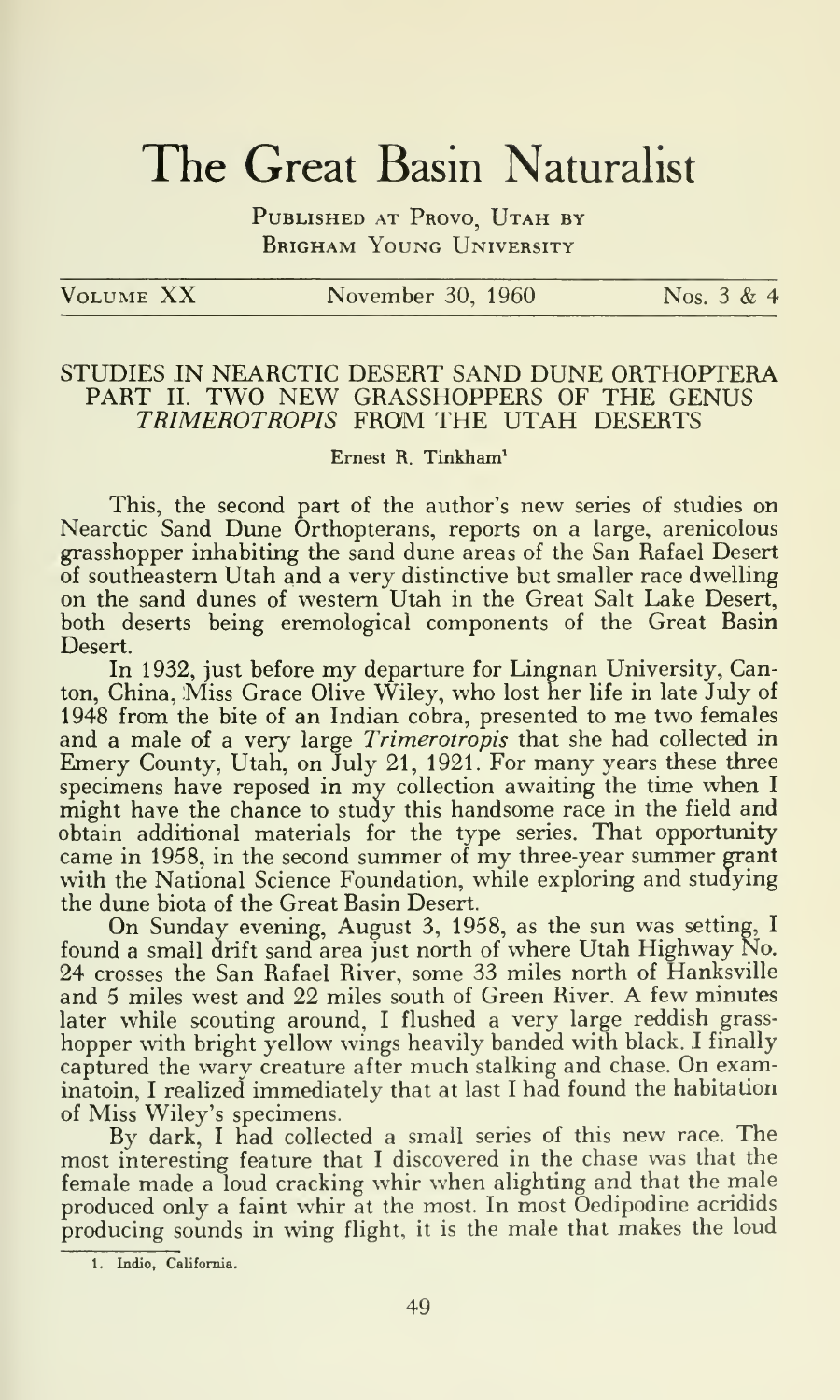rippling or crackling sounds while the females produce only a slight sound or are mute.

In this new race both females and males could fly silently when pursued. When flying unpursued or undisturbed, the female when alighting produced the loud crackling sound, announcing her arrival to any male or males in the immediate vicinity. The purpose of her performance certainly produced the desired effect, for as she was alighting with loud rippling song, the male or males in the area flew up and towards her on shortflight to quickly settle or if nearer her hopped quickly in her direction. When, however, they were 12 to 18 inches away from her, they slowed down their walking speed and approached with more caution. Life for such females appeared to be <sup>a</sup> very lively one with so many suitors responding to her call.

The females and males were very wary and <sup>I</sup> pursued one quite some time back and forth across the highway. Many of the escape flights were quite long, up to fifty yards or more. All the females observed produced the most sound when settling down, the male practically none or at most a faintly audible whir.

After dark, Jimmy Brister, the high school lad with me, and <sup>I</sup> collected some hours by Coleman lantern, then journeyed southward in search of the Cane Spring Dunes. About midnight, in the light of the car, large drift dunes showed up on the very edge of the road where the pavement ended. Here we camped some 19 miles north of Hanksville, Utah. <sup>I</sup> collected until 2 a.m. and found three of the hoppers by lantern light, perched for the night in dune vegetation.

Next morning, the dunes were very hot and the hoppers wily. By dint of considerable effort and much perspiration I obtained a nice series here of the handsome race. My field notes recorded their habits during the hot morning similar to those of the late evening before. When <sup>a</sup> female alighted with loud clatter any males nearby flew a short distance towards her, then stopped to walk rapidly in her direction, then stopped again and approached more cautiously the last short interval of several inches. Apparently the sight of her big yellow wings with heavy black bands and loud rippling wings was enough to charm all males of her kind within considerable dis tance of her.

It is an honor to name, I regret posthumously, this very large and attractive dune grasshopper after its discoverer, Miss Grace Olive Wiley, who as <sup>a</sup> young woman before beginning her amazing and dangerous career as a noted herpetologist. started out her professional life as an entomologist.

#### Trimerotropis agrestis gracewileyae, n. subsp.

The sand dune grasshoppers of the *agrestis-citrina* complex inhabiting southeastern Utah and eastern New Mexico (Mescalero Sands) so closely approximate each other in their morphological features that their separation into species groups is most difficultly ac complished. Although <sup>I</sup> had considered this new race as <sup>a</sup> variety of agrestis for many years, the discovery, in 1959, of another Trimero-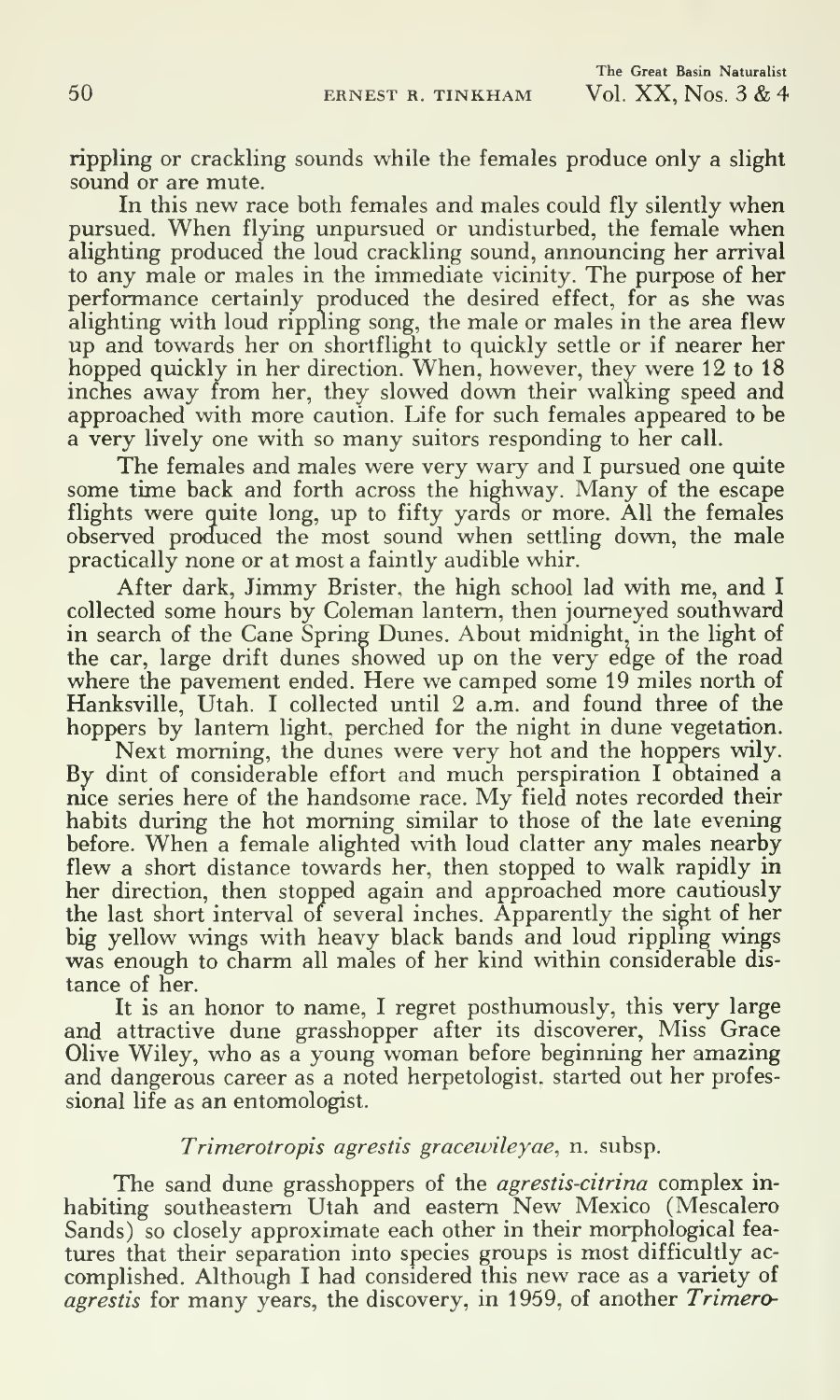tropis on the Mescalero Sands which was similar in size, coloration and taxonomic features, cast some doubt as to its specific origin. Finally, after much study, <sup>I</sup> discovered that the only clue of value to their group origin lay in the coloration of the inner face of the caudal femora. In the agrestis group this face is a uniform coral red, in the citrina group the coloration shade is a slightly deeper red, not enough to differentiate in itself, but there was in addition, two black patches on the inner face of the caudal femora which were diacritical. Of these, the proximal one is the largest and almost centrally placed while the smaller distal patch is located about the apical threequarters.

Having resolved the species-group complex in this most difficult Acridoid genus, further characterization of the new and magnificent variety, becomes much simplified.

Compared with typical *agrestis* from the type region of Nebraska, gracewileyae is one and one-half times larger in size. Whereas, typical agrestis has the lateral lobes of the pronotum of the same breadth throughout, even though the lower margin is at an oblique angle, the new Utah race has the lateral lobes actually broadest just above the enlarged posterior angle of the lateral lobes of the pronotum. In the new race, the depression of the fastigium and frontal costa is more prominently enhanced by the raising of the carinae edging the fastigium, the foveolae of the vertex and the frontal costa. The male of *gracewileyae* is considerably larger than the females of agrestis from Nebraska and the antennae appear exceptionally long.

The new race of *agrestis* is the largest Trimerotropis known, with the possible exception of T. magnifica Rehn, and cannot be confused with *agrestis* east of the Continental Divide. When once separated by the characters presented above, as well as others, from <sup>a</sup> new race of *citring* soon to be described from the Mescalero Sands, *grace*wileyae cannot be confused with any other species of the genus Trimerotropis by reason of: its very large size, uniform reddish body coloration, isabelline and non-fasciated tegmina, and by the unspotted coral red coloration of the inner face of the caudal femora which, in many species of *Trimerotropis*, bears bands on that inner face similar to the fasciation observed on the outer face of the caudal femora.

Description: Male: Head with fastigium distinctly sunken be tween the well defined lateral carinae which commence, caudally, on the occiput where the inner margins of the compound eyes are narrowest apart, the carinae diverging slightly to the posterior portions of the lateral foveolae of the vertex, thence converging in straight lines to a position immediately above the median ocellus. From here they expand again around the median ocellus to continue diverging, moderately, to the clypeal margin. Frontal costa quite deeply sulcate throughout. Antennae very long slender, extending to the basal quarter of the caudal femora. Foveolae of the vertex well defined by carinae on their anterior margins, open behind.

Pronotum with the median carina low but distinct throughout, the prozona notched by two sulci forming two rounded lobes (when viewed in profile), the anterior lobe twice the length of the posterior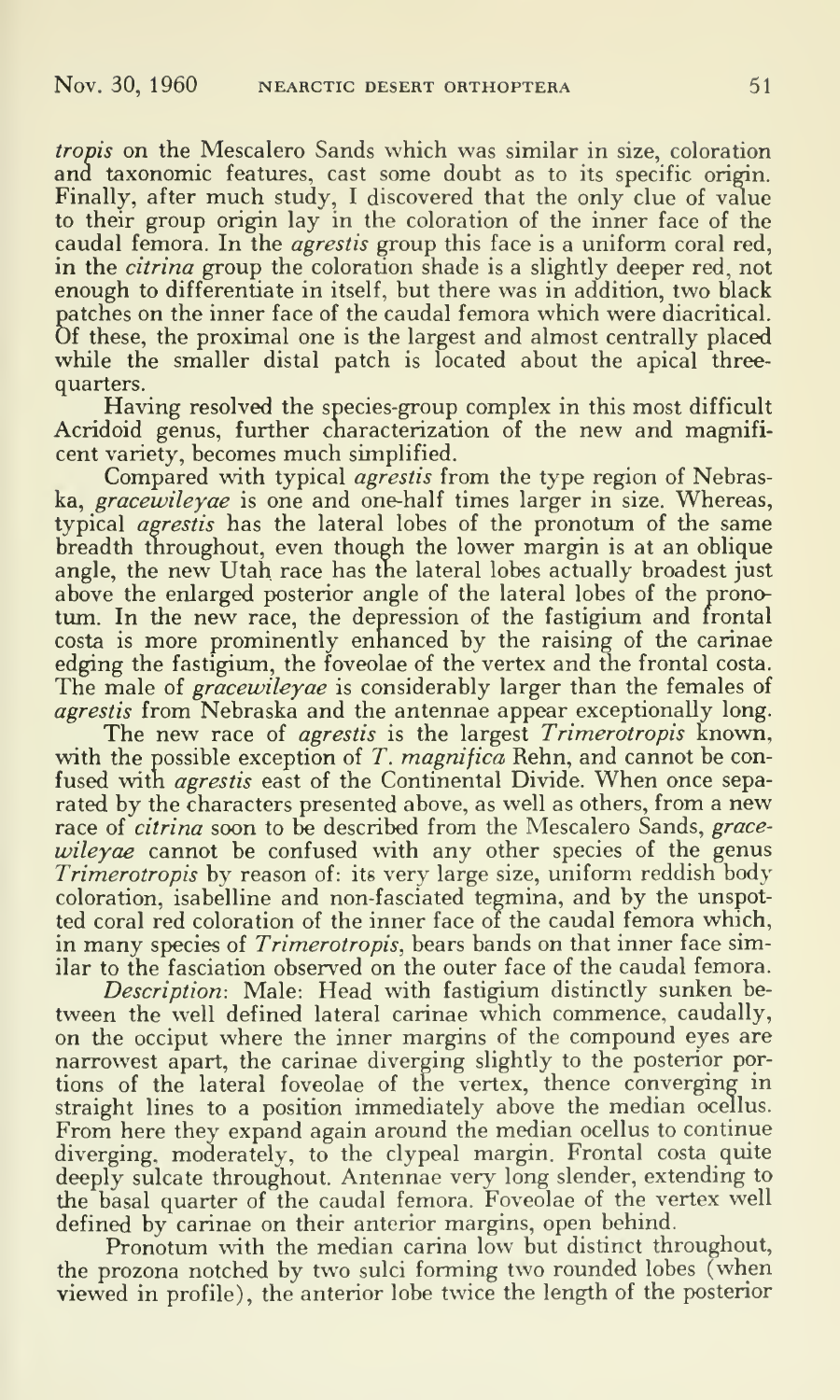one. A trace of <sup>a</sup> lateral carina is discernible on the anterior lobe of the prozona and there is a well-defined low lateral carina on the anterior two-fifths of the metazona. The posterior margin of the dorsum of the pronotum is right-angular, the angle moderately rounded. Lateral lobes of the pronotum deep, the posterior margin diverging slightly ventrally so that the greatest breadth of the lateral lobes is just above the enlarged posterior angle. The inferior margin, due to the enlargement of the posterior angle, is quite obliquely angled. The posterior angle bears a large downward projecting tooth which has caused the lower margin to be oblique and the posterior margin to be broadest just above the posterior angle. Tegmina long and narrow, the apices extending for five-sixths the length of the caudal femora beyond the apices of the caudal femora.

Coloration: generally pale mottled reddish brown; the tegmina pale dull reddish in ground color with the veins of the cells straw colored and the anal area (the ridge area in the closed tegmina) streaked with straw coloration. The tegmina bear isolated, small brownish blotches, but these do not coalesce sufficiently anywhere to indicate any type of fasciation. Caudal femora with lower face straw-colored, inner face entirely coral red without any trace of blackish areas. Caudal tibiae coral red on the inner face, pale whitish pink on the basal half exteriorly with coral red in the apical exterior half.

Wing 31.0 mm. across, wing disc pale yellow (11 mm. broad) with a broad black band 10 mm. wide which is almost as broad as the disc. Band curves through the center of the wing; apical portions beyond the band, hyaline with the veins in its central portion black, elsewhere pale yellow. The cubitus vein is yellow throughout, thus separating its anterior portion into a small costal area.

Holotype Male: Cane Springs Dunes, 19 miles north of Hanksville, Emery County, Utah, August 4, 1958, Ernest R. Tinkham. Measurements in millimeters with Glogau calipers: total length to apices of tegmina 40.9; body length 30.0; length to apices of caudal femora 27.8, pronotum 6.1 x 5.0; lateral lobes of pronotum measured from metazonal lateral carina to apex of tooth at the posterior angle 5.5 X 4.1 maximum breadth just above this tooth; caudal femur 16.7 mm. Holotype deposited in the Tinkham Eremological Collection.

Description: Female: Female closely similar to the male in all morphological features with the variations as noted here: pronotum with the lateral carinae on the fore portions of the prozona and the metazona slightly more prominent than in the male, otherwise the characters appear identical other than the usual heavier build characteristic of all females.

Wing similar to the male, total length 37.0 mm., the black band 11.5 mm. broad, the disc 13.5 mm. General tone of the disc <sup>a</sup> shade paler yellow than in the male. Spur, as in the male, very short and blunt, less than  $\frac{1}{3}$  the breadth of the disc.

Ovipositor typical of the genus Trimerotropis.

*Allotype Female:* same locality as the Holotype. Caliper meas-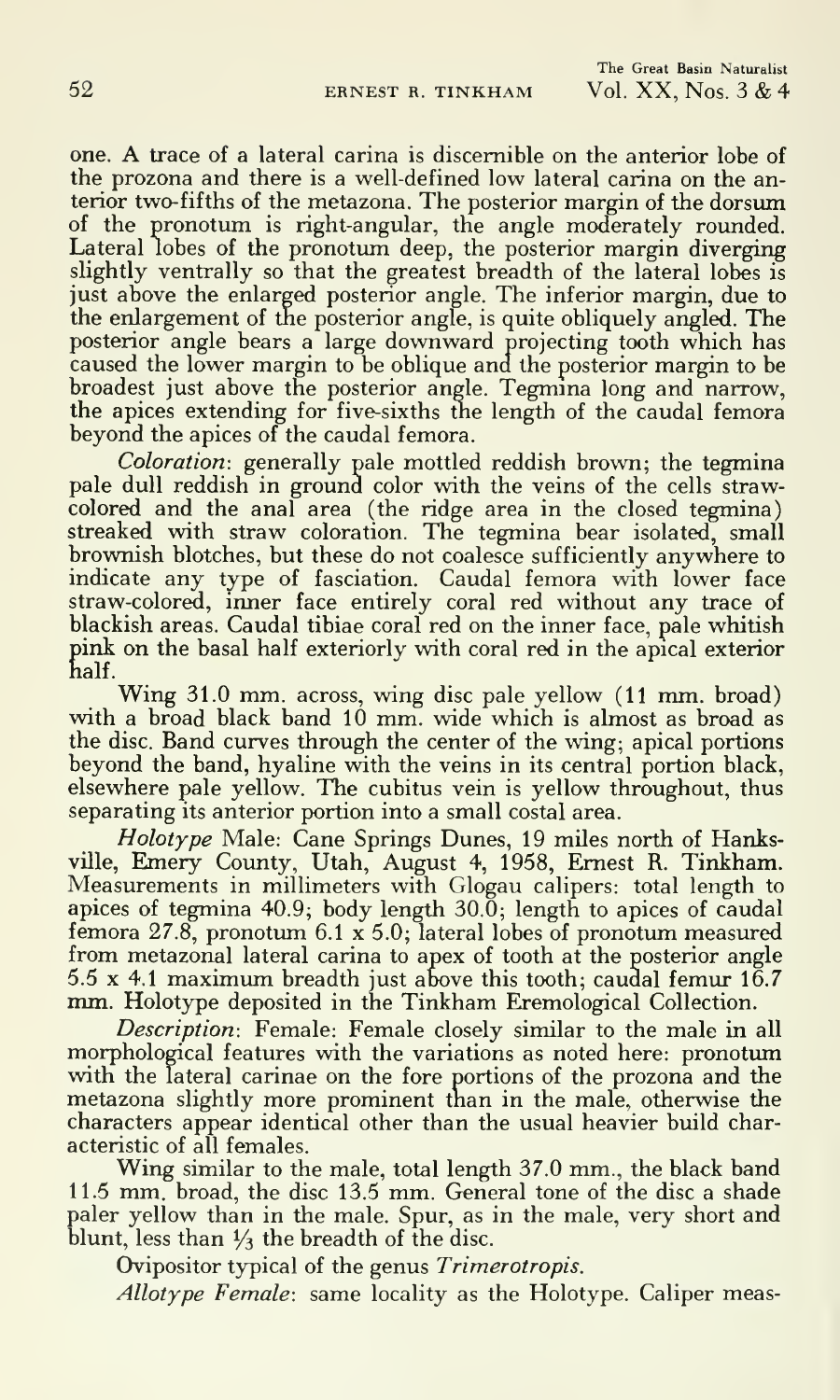urements as follows: total length 49.5; body length 38.5; length to apex of caudal femur 35.5; pronotum 8.6  $\mathbf{x}$  6.1; lateral lobes of the pronotum 6.7 <sup>x</sup> 5.2 wide; caudal femur 20.0 mm. Allotype deposited in the Tinkham Eremological Collection.

Paratype Males: Identical to the Holotype in every respect. Eleven males from the following locations: 5 Paratype males from the type locality; 4 from the sand dunes 33 miles north of Hanksville and just north of the San Rafael River; 1 male from Moab Dunes, 16 miles NW of Moab, 2-3 August, 1958; all collected by Ernest R. miles NW of Moab, 2-3 August, 1958; all collected by Ernest R. Tinkham. One male Paratype from Emery County, <sup>21</sup> July, 1921, Grace Olive Wiley. Range in measurements in millimeters: total length 37.0—42.2; length to apex of caudal femur 27.5—30.5; body length 27.0—30.5; pronotum 5.5—6.3 <sup>x</sup> 4.9-5.7 in breadth. Paratypes to be deposited in the following collections: Academy of Natural Sciences of Philadelphia; Brigham Young University, Los Angeles County Museum, University of Michigan and United States National Museum, and Tinkham Collection.

*Paratype Females:* Identical to the Allotype Female in every respect. 22 Female Paratypes from the following locations: 10 from the Type Locality; 9 from the sand dune areas 33 miles north of Hanksville; <sup>1</sup> from Moab Dunes all collected by Ernest R. Tinkham. 2 female Paratypes from Emery County, July 21, 1921, Grace Olive Wiley.

Range in millimeters: Total length to apices of caudal tegmina 44.5—49.5; length to apices of caudal femora 33.8—25.2; length to apex of ovipositor 34.9—37.4; pronotum 6.5—7.0 x 6.2—7.0 in breadth; lateral lobes of the pronotum 7.2—7.2 <sup>x</sup> 5.2—4.8 mm. Distribution of Paratypes as indicated above.

T. a. gracewileyae represents the optimum development of the species on the hot sand dune areas of the San Rafael Desert of south eastern Utah.

In addition to the type series there is in the Tinkham Eremological Collection considerable atypical material of *gracewileyae* originating in more distant sand dune areas. These areas are found in southwestern Utah, in the Navajo country of northern Arizona and extreme northwestern New Mexico. They lie at higher elevations within the Pinyon-Juniper Zone or the Pine Zone where cooler temperatures and colder nights prevail.

Specimens of T. agrestis from these dune areas are much the same size as typical T. agrestis from Nebraska but such morphological features as the deeper sulcation of the frontal costa and the deep and ventrally expanded lateral lobes of the pronotum. coloration and other additional features, indicate gracewileyae rather than agrestis is represented. However, due to their much smaller size they cannot be considered typical gracewileyae which as already stated is, with the exception of magnifica, the largest species of the genus.

These atypical *gracewileyae* come from the following locations: Utah: Coral Pink Dunes, Kane County, elevation 6000-6500 in the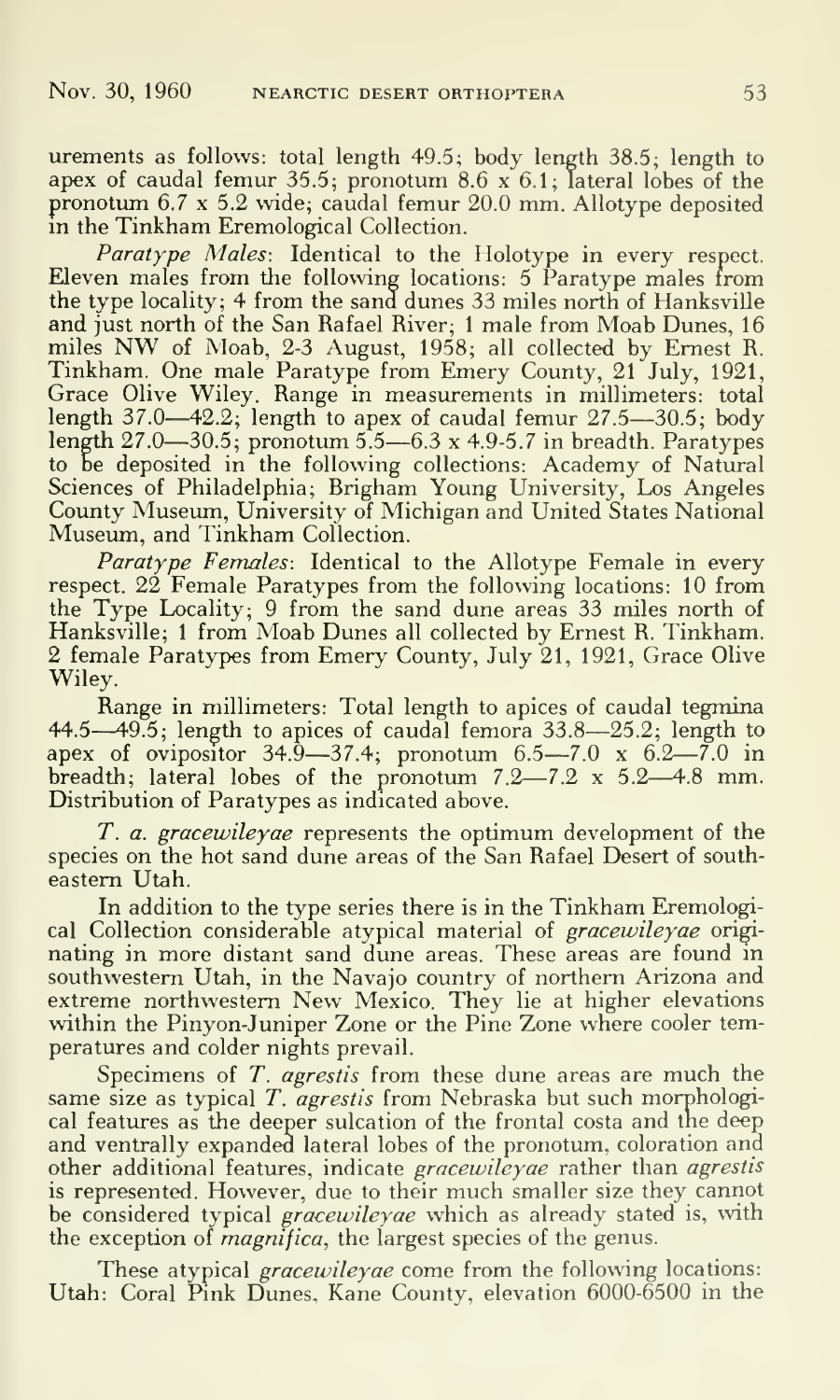Pine Zone, August 4-5, 1958, Ernest R. Tinkham, 8 males, 25 females, <sup>1</sup> female nymph. Arizona: Kayenta Dunes, <sup>1</sup> mile north of Kayenta, Navajo County, August 1, 1958, Ernest R. Tinkham, 15 males, 8 females. Tonalea Dunes, Conconino County, August 1, 1958, 1 male. These are the first Arizona records. New Mexico: sand areas along the San Juan River at Shiprock, San Juan County, July 23, 1948, Ernest R. Tinkham, 1 female. Small sand patch in Pine Zone, 5 miles east of Window Rock, McKinley County, July 22, 1948, Ernest R. Tinkham, <sup>1</sup> female.

In a 1959 publication <sup>I</sup> have reported on the self-burial habits of T. agrestis observed on the Coral Pink Dunes. This species and Coniana snowi are the only two Nearctic acridids, known to date, exhibiting self-burial habits. Self-burial habits in acridids of the known and have been the subject of much study by Old World Orthopterists. Perhaps it is the cold nights that induce self-burial habits in certain arenicolous acridids. Nights on the brick-red sands of the Coral Pink Dunes, high in the Pine Zone just east of Zion National Park, are much colder than those on the Cane Spring Dunes of the San Rafael Desert and undoubtedly accounts for the absence of such self-burial traits in typical gracewileyae. Those interested for a full account of this interesting phenomenon are referred to the recently published article.

On the Coral Pink Dunes, I found atypical gracewileyae very abundant, showering out of the green patches of a legume Psoralea stenostachys Rydberg that were growing in the deep depressions surrounded by high dunes. In these depressions their heavy blackbanded yellow wings made <sup>a</sup> colorful show. At dusk they congregated on the sands under these legume plants but later that night, by lan tern light, <sup>I</sup> found them resting in the leafy tops of these foot high leguminous plants. Counts made at night revealed 6 to 10 of these hoppers per square yard in these green patches of legume. Out on the bare sand dunes very few hoppers ever spent the night. Those that did kicked holes in the sand with their caudal tibiae and rested in these depressions for protection during the cold night.

#### Trimerotropis agrestis barnumi n. subsp.

In 1958, 1 collected some small nymphs of T. agrestis on June 15 from low dunes <sup>2</sup> miles NW of Flowell, Millard County, Utah, and by feeding these emerged into imperfect adults some weeks later. As they indicated <sup>a</sup> new race, efforts were made in July, 1960. to ob tain a goodly series, and such was found at the Oak City Dunes, July 26. These dunes lie about <sup>3</sup> miles WSW of Oak City and are traversed by Utah Highway No. 125 going west to Delta. Where scurf pea *Psoralea* carpeted the low dunes the new race was quite abundant, as many as several per sq. yd., but where the sand was bare and *Psoralea* absent so was this hopper. They had the habit of flying only a few feet, the males with rather a loud buzzing sound,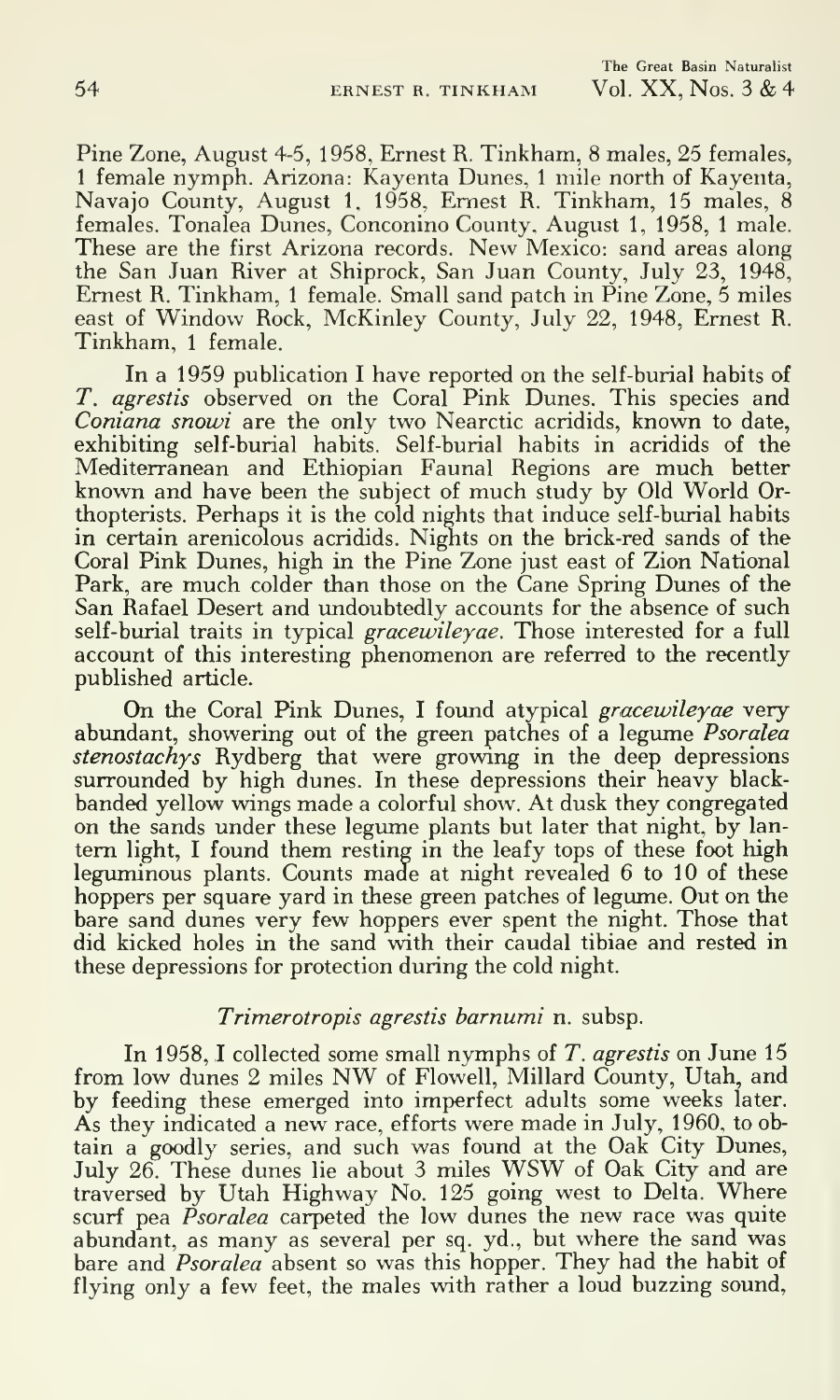the females with a low distinct whir, on short rapid flights but as the sand was  $58.0^{\circ}$ C. at 10:15 a.m., July 26, they did not long remain on the sand but within a few minutes crawled or hopped for the nearest shade under the scurf peas. Several hours later at the Hawbush Dunes, 10 miles north of Flowell on the road to Delta, when the sand was over 60.0°C. they immediately hopped off the sand into or on top of the scurf peas. At this time they were much more wary and flew greater distances than those at the Oak City Dunes.

Description: Male: Slightly larger than the nominal race but considerably smaller than  $T$ , a. gracewileyae of the San Rafael Desert. Differs from T. a. agrestis and T. a. gracewileyae by the greater expansion and prolongation downwards of the posterior lateral lobe of the pronotum, the apex of which is reflexed outward and quickly discernible to the unaided eye when viewed from above (compare figures a and b of 1, 2, and 3). Additional distinguishing features are found in the fastigium, the lateral foveolae, the frontal costa, size of the eyes, the lateral profile of head and pronotum, the lateral carinae on the shoulders of the metazona and perhaps other features as well. The posterior extremity of the dorsum of the metazona is exactly right-angled and acutely rounded whereas in agrestis and gracewileyae this angle is slightly obtuse (approx.  $100^{\circ}$ ) and the apex well rounded (compare b figures). However, the diacritical feature is the enormous prolongation downward of the lateral lobe of the pro notum which will distinguish *barnumi* from all other Nearctic species of Trimerotropis.

Description: Head conformation typical of the genus with eyes sub-globose, their vertical depth very slightly greater than the genal groove, their breadth slightly less than their depth. Fastigium of the vertex concavely sunken throughout, margined by well defined lat eral carinae which are percurrent with the lateral margins of the frontal costa. The lateral carinae of the fastigium commence centrally between the compound eyes, diverging gently to the lateral foveolae of the vertex, where, at the anterior margin of the eyes, they con verge rather strongly in a straight line to the point of stricture with the frontal costa just above the antennal bases where they again ex pand around the median ocellus to continue diverging gently to al most the clypeal margin where they evanesce. At the stricture above the median ocellus their separation is slightly less than half the breadth of the fastigium of the vertex. In lateral profile the dorsal margin of the compound eyes slightly crests the ridge of the fastigial carinae, the fastigium rounds evenly into the frontal costa. Lateral foveolae small, lateral, narrow, and not as broad and discernible as in T. a. agrestis or T. a. gracewileyae.

Pronotum broad, somewhat compressed or squattish, rather short in length with the lateral lobe margins divergent ventradly. the posterior angle especially with the huge lobes somewhat reflexed out wardly—this character being the chief diacritical feature of the new race *barnumi*. The median transverse sulcus crosses the anterior third, the metazona flat with a bare line of median carina; the pro-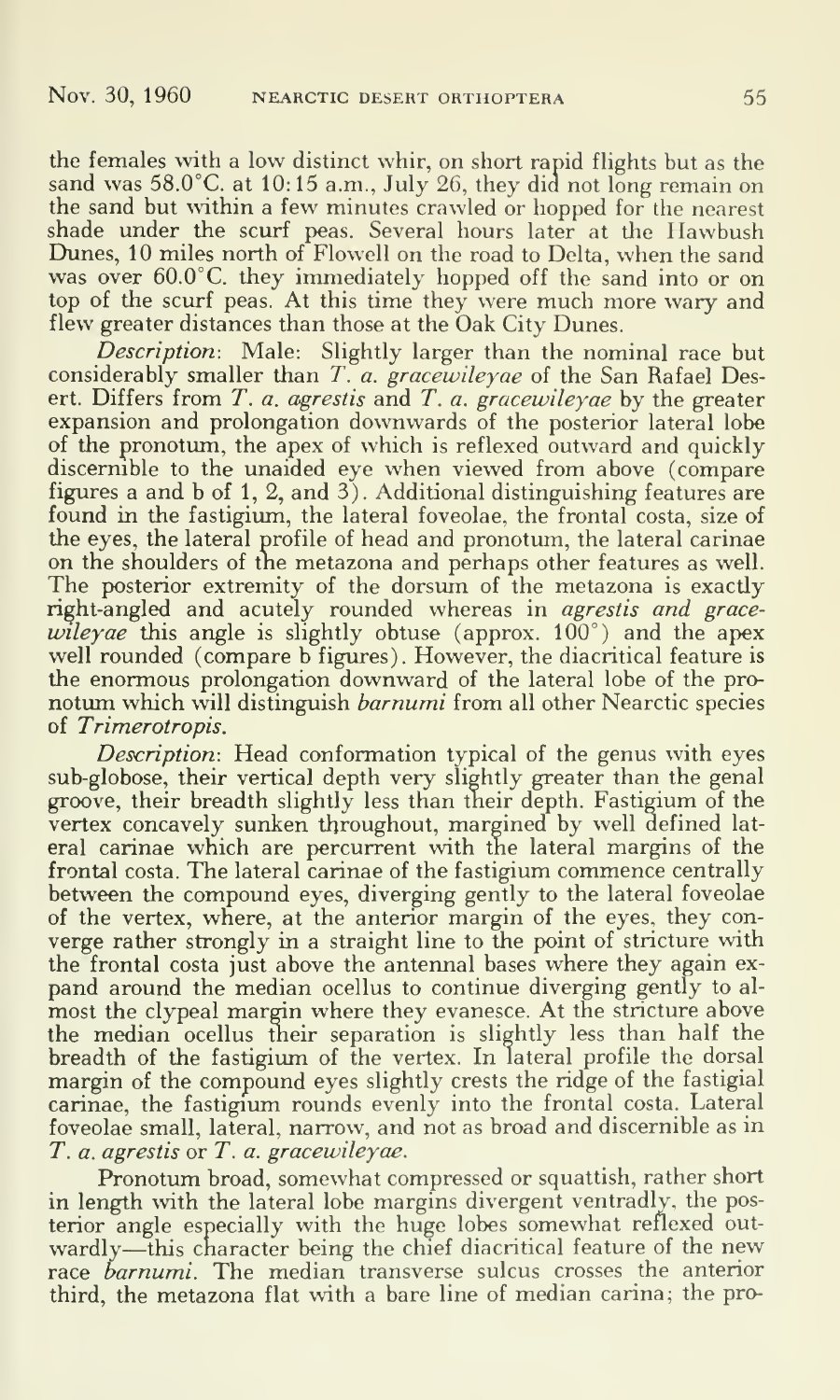$\boldsymbol{\epsilon}$  .

«

**ਰ** 

third. ਟ

 $\Xi \equiv \dot{\alpha}$  .

 $\ddot{a}$ 

 $\overline{a}$ 

ക്ക്<br>രി രിന്ന

s *barnumi* n.subsp. Lateral view of head and pronotum of Allotype Female, Oak (v, Utah.<br>Alorsal view of Allotype Female.<br>1. subsp. Lateral view of head and pronotum of Allotype Female, Cane Spring<br>mksville, Emery County, ರ  $\sum_{i=1}^{n}$ Z  $3^{\circ}$   $\frac{1}{2}$  $\frac{1}{2}$  $\frac{1}{2}$  $\frac{1}{2}$  $\frac{1}{2}$  $\frac{1}{2}$  $\frac{1}{2}$  $\frac{1}{2}$  $\frac{1}{2}$  $\frac{1}{2}$  $\frac{1}{2}$  $\frac{1}{2}$  $\frac{1}{2}$  $\frac{1}{2}$  $\frac{1}{2}$ Explanation of Plate o. 2' Female.  $\frac{a}{2}$  $\frac{d}{d}$ '^S. § 2 o Lateral vie<br>Imery Cour<br>sal view of  $\leq$   $\frac{1}{2}$   $\leq$   $\frac{1}{2}$   $\leq$   $\frac{1}{2}$   $\leq$   $\frac{1}{2}$   $\leq$   $\leq$   $\leq$  $\frac{1}{2}$ <br>  $\frac{1}{2}$ <br>  $\frac{1}{2}$ <br>  $\frac{1}{2}$ <br>  $\frac{1}{2}$ <br>  $\frac{1}{2}$ <br>  $\frac{1}{2}$ <br>  $\frac{1}{2}$ <br>  $\frac{1}{2}$ <br>  $\frac{1}{2}$ <br>  $\frac{1}{2}$ <br>  $\frac{1}{2}$ <br>  $\frac{1}{2}$ <br>  $\frac{1}{2}$ <br>  $\frac{1}{2}$ <br>  $\frac{1}{2}$ <br>  $\frac{1}{2}$ <br>  $\frac{1}{2}$ <br>  $\frac{1}{2}$ <br>  $\frac{1}{2}$ <br>  $\frac{d}{dt}$ <br> $\frac{d}{dt}$ <br> $\frac{d}{dt}$  $\frac{d}{dt}$  $\frac{d}{dt}$ <br> $\frac{d}{dt}$  $\frac{d}{dt}$ <br> $\frac{d}{dt}$ <br> $\frac{d}{dt}$ Millard County, U<br>*umi* showing do<br>*rracewileyae* n. s<br>s north of Hanks<br>tis McNeng Lowi<br>tis McN. Dorsal<br>stis McN. Dorsal ⊧an agrestis  $\frac{1}{2}$  $\frac{1}{2}$  $\frac{1}{2}$  $\frac{1}{2}$  $\frac{1}{2}$  $\frac{1}{2}$  $\frac{1}{2}$  $\frac{1}{2}$ gracewi agrestis 92 s a agrestis

zona gently raised into two rounded lobes, the anterior of which is slightly the highest and twice the length of the smaller posterior one. Metazona angular at the shoulders but with little evidence of carinae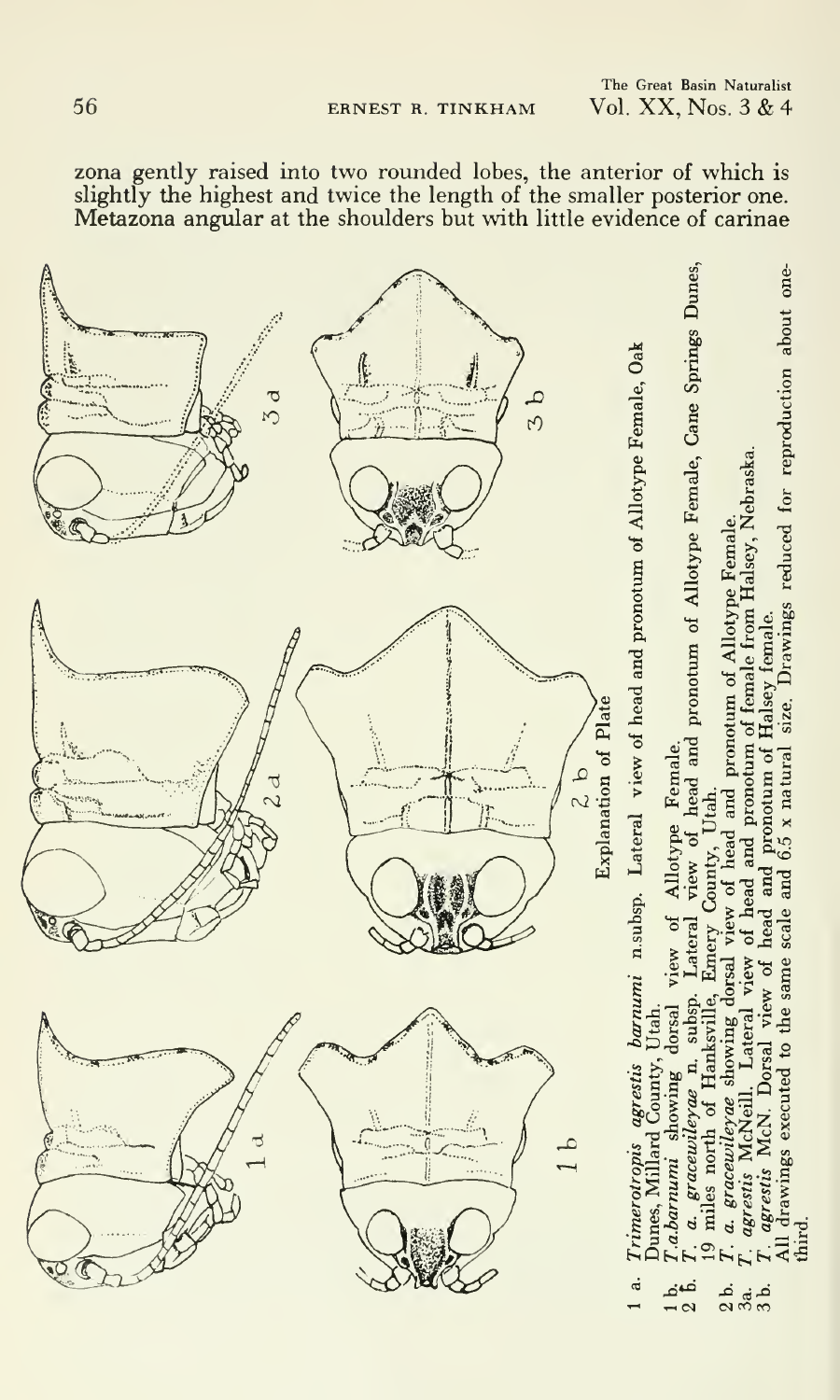in the anterior portions. In profile, the lateral lobes are deeper than broad, the lateral margins strongly divergent downwards, the posterior angle enormous causing the lower margin to slope strongly downwards caudadly (see fig. 1 a). Tegmina projecting beyond the apices of the caudal femora by one-third their length. Caudal femora slightly heavier than typical in the genus.

Coloration: head and thorax grayish white, profusely mottled with grayish black with suffusions of yellowish on the shoulders of the metazona and the area surrounding the base of the antenna. Tegmina isabelline with the first anal vein area streaked with yellowish for its entire length. Caudal femora with outer pagina mottled with dark gray, upper sulcus mottled and with a yellowish tinge, lower sulcus white. Inner pagina uniformly dull reddish, merging to yellowish at the outer edge of the lower sulcus. Caudal tibiae orange red with a tinge of white at the outer base; tibial teeth half-tipped with black.

Wing twice as long as broad with <sup>a</sup> black band commencing near the anal angle where it is 3.0 mms wide, edging the hind margin to about midway where it curves forward as a band 6.5 mms broad to narrow slightly as it reaches the central portions of the fore margin; spur very short and blunt barely 2.0 mm. long. Apical portions beyond the band transparent with three veins and venules black, the remainder clear. Disc of wing pale yellow, its breadth about twofifths the length of the wing.

Holotype: Male: Oak City Dunes, <sup>5</sup> miles WSW Oak City, Millard County, elev. 4600 ft.; July 26, 1960, Ernest R. Tinkham on sand covered with Psoralea. Caliper measurements in millimeters: body length 26.2; length to tip tegmen 33.8; pronotum 4.9 x 3.5 at anterior metazonal shoulders; lateral lobes 4.9 max. depth 4.1 max. breadth; tegmen 27.6; caudal femora 14.8. Type in the Tinkham Eremological Cln.

 $Allotype$ : Female: Size larger but quite closely similar to the Holotype male in most respects. Fastigium of the vertex broader; the fastigial carinae more divergent forward to the front margin of the eyes, thence more convergent forward to the stricture of the frontal costa just above the antennae. Lateral foveolae, small, their plane horizontal but set below the carinal ridge as if crowning the lateral ocelli. Head otherwise similar to the male. Pronotum, tegmina and other body features identical to the Holotype. Ovipositor developed for sand excavation, the upper valvulae with strongly recurved apices, its surface deeply excavate; lower valvulae typical. Coloration closely similar to the Holotype but with a slightly more yellowish tinge. Wing similar to that in the Holotype.

Allotype: Female: same data as the Holotype. Caliper measurements in millimeters: body length 28.8; length to tip of tegmen 37.2; tegmen 30.6; pronotum  $6.8$  x 4.0 at metazonal shoulders; lateral lobes 5.5 (shoulder to apex of lateral angle) x 4.2 at maximum breadth. Type in the Tinkham Cln.

Paratype Males:  $25\sigma$  from the type locality;  $7\sigma$  Hawbush